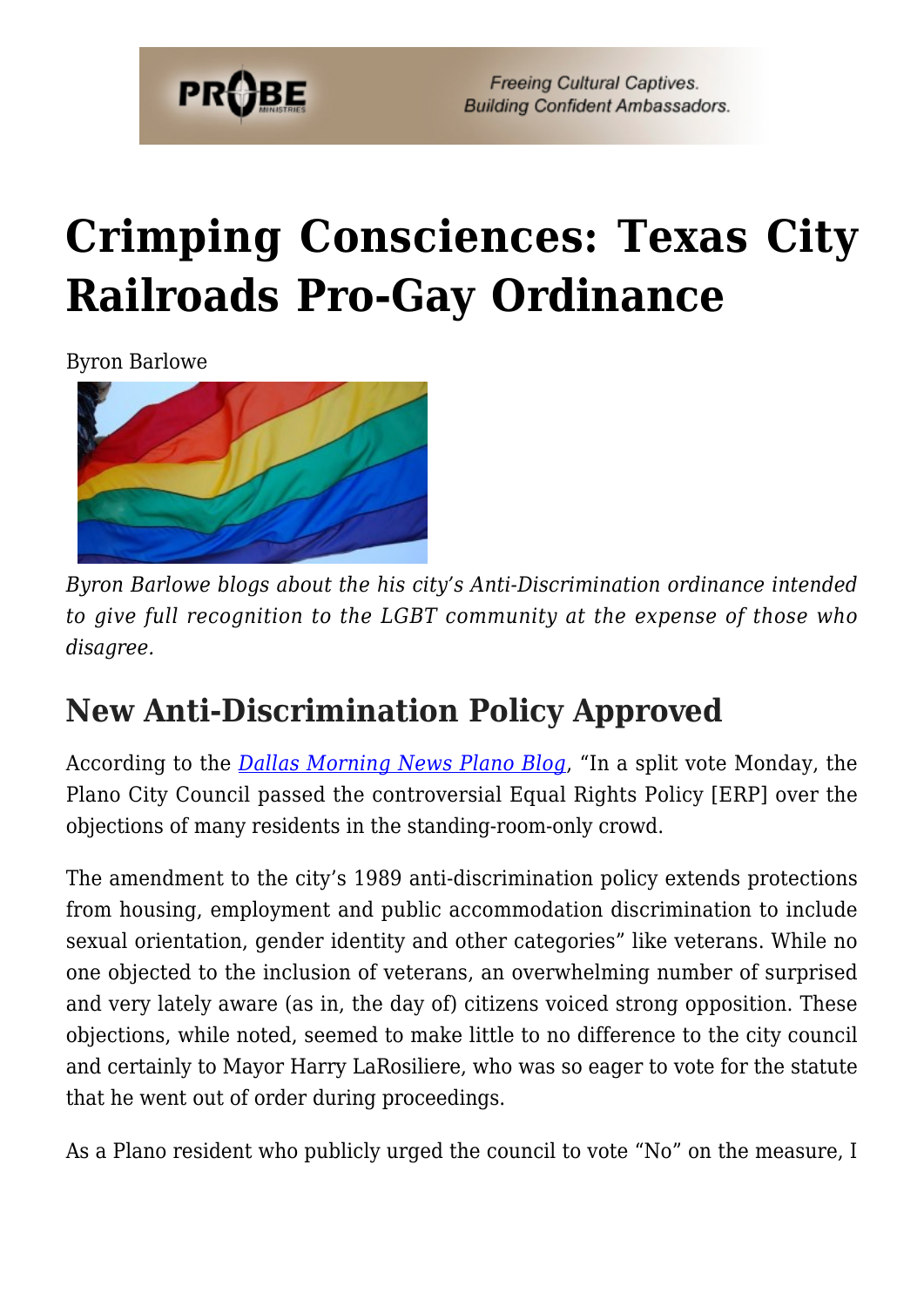

offer some reflections on the issue—both local and larger—from a biblically informed worldview.

# **Good Intentions: Trying to Legislate Values** *Directly*

Rather than seeking to legislate merely out of a set of values–an unavoidable reality–the Plano City Council clearly tried to impose a set of values directly onto the public by adopting this more expansive anti-discrimination ordinance. Such legislative overreach has become part and parcel of an increasingly politically correct polity known as the United States of America. Plano is now more PC. While this kind of ordinance is not only inadvisable because it cannot hope to work well, it also steps beyond the scope of a proper role of government.

#### IT CANNOT WORK BECAUSE . . .

We often hear the phrase "You can't legislate morality." Well, yes and no. While the very nature of human law at its root is a delineation of and codification of right vis a vis wrong—that is, strictures or incentives administered by the state as a morally informed code of conduct—it is also true that government cannot successfully impose morality, per se, onto the consciences of their citizens.

Yet, that is precisely what such ordinances as Plano's ERP seeks to do. Plano's "out" regarding the problem of conscientious objection? City Attorney Paige Mims assures us that if anyone outside of the many exempted statuses has a moral or religious objection, they can go through a waiver process. This is, on its face, an undue imposition on businesspeople who don't fall under exempted categories like education, non-profit or religious. Recent legal precedent (see Hobby Lobby case) makes clear that religious businesses do not somehow lay down their rights of conscience when they go into business.

#### ROLE OF GOVERNMENT. . .

When government entities try to arbitrate motives, for example hate crimes laws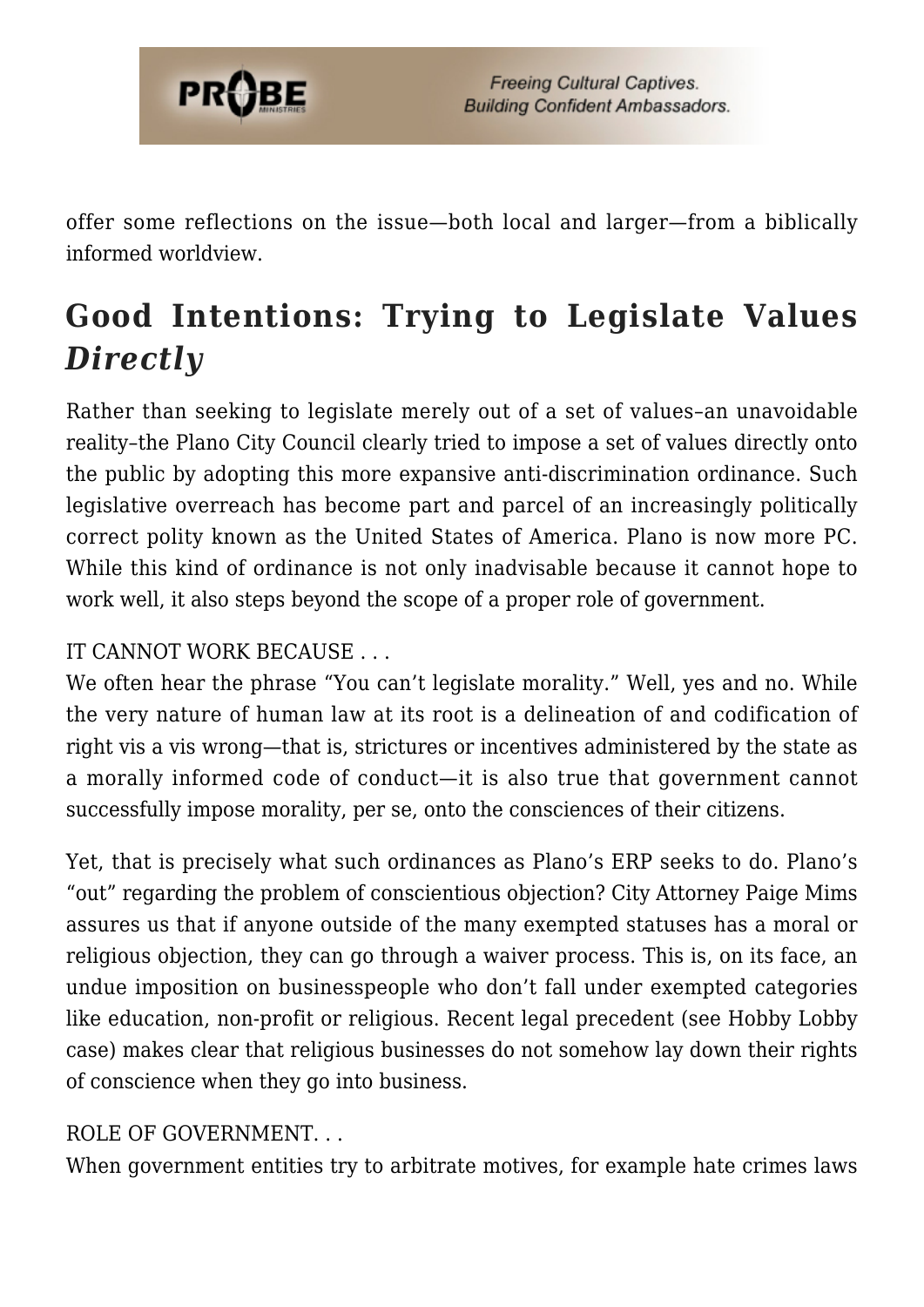

that purport to regulate actions based on the attitudinal intent of the actor, it steps into a sphere where it does not, indeed it cannot, belong. In other words, it takes on a godlike sovereignty to righteously discern between this and that intention. Can't be done. Not righteously. Not fairly.

People—including city legal departments and judges—are fallible humans who lack the innate ability to administer justice based primarily or solely on someone's internal motivation. "The purposes of a person's heart are deep waters, but one who has insight draws them out" (Proverbs 20:5). Drawing out the "purposes" of a man's or woman's heart is certainly not a governmental role. But this is what it takes to know motives, a role only God claims full access to, and a role traditionally reserved for clergy, other spiritual advisers and psychologists.

Here is a pithy bunch of **[biblical worldview teaching on the role of government](http://www.ministeriosprobe.org/MGManual/Politics/Gov1.htm#pt1)**.

Biblically, the proper role of government is founded in limits primarily written in Romans 13. As I understand it, a biblical worldview on government's role is limited to: fighting wars, passing and enforcing laws concerning public human interactions and that's about it. Anything else falls under the jurisdiction of religious and social institutions. Government: stay out!

**I'm not arguing for such a state of affairs as an absolute in the real world**, but as a plumb line to measure when government has stepped over its proper boundaries. In the case of Plano's ERP government has overstepped.

#### **Progressivism on Parade**

The subtext of public deliberations on Plano's ERP was plainly a progressive agenda. Why else would a city seek to get "ahead of the curve" on a social issue such as gender bias or sexual identity discrimination or whatever the euphemism is today? (Refer above to the value of limited role of government, which was expressed repeatedly to the council by citizens of Plano.) The council, challenged that there are no known cases of such discrimination, seemed to shrug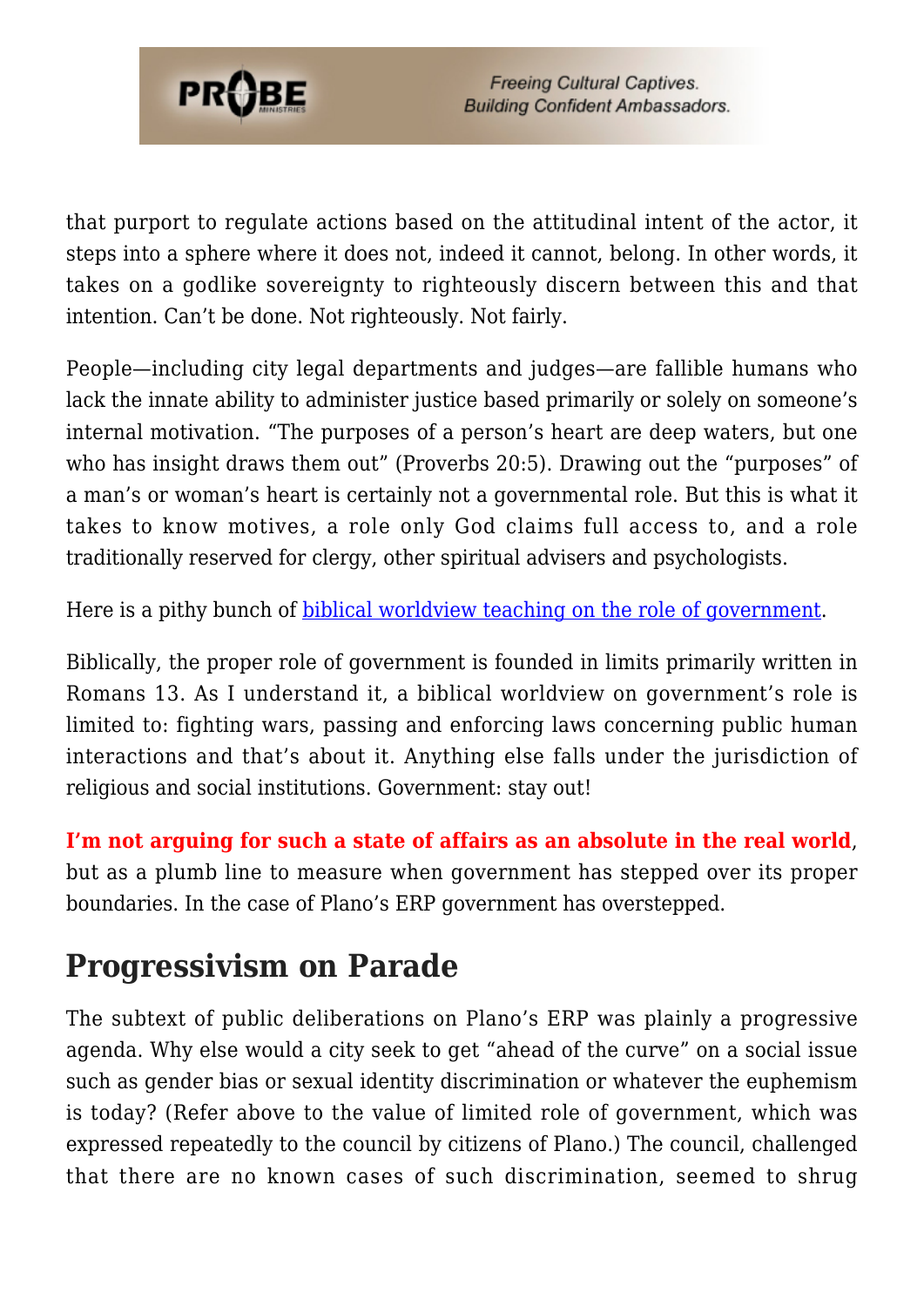

dismissively and invoke the need to "get ahead of" the issue.

"The issue of equality is a basic human rights issue and the choice for some to focus on a person's sexuality is conflating the issue," said the Mayor. Conflating what with what? Either the mayor misunderstands the term "conflating" (making things the same) or he's basically accusing objectors of the very thing that has been foisted upon them–namely, making one's sexual choices (not their true sexuality) the determiner of human rights. This is like watching someone start a fight over a piece of land and then accusing the one attacked of starting that same fight over that very piece of land!

Questioning the need for the statute was otherwise met with a not-so-veiled sense of accusation, an implication of inherent bias on the part of the objectors, despite an overall congenial atmosphere. So, if I question the veracity of the claim to need such a policy or ask for reasonable cause, I am automatically anti-gay? That's patently false and unfair. Yet that was the sense of things in a politically correct undercurrent that is the zeitgeist of our day.

### **Worldview War**

This is the serious game begun back in the 1970s by Marshall Kirk and Hunter Madsen who spelled out the propaganda project of the gay lobby in a book titled *[After the Ball: How America Will Conquer Its Fear & Hatred of Gays in the 90s](https://www.lifesitenews.com/opinion/the-six-ways-homosexual-activists-manipulate-public-opinion)*. Now that their jamming (name-calling, guilt by association and other tactics) have worked so well, only an implicit inference need be made at such meetings as Monday night's. It has a chilling—no—a virtual shutdown effect.

Yet, many citizens displayed aplomb when speaking on the Constitution and related matters. Businesspeople appealed to the unfairness of having to seek redress through a voucher system. One person well said in response: "The Constitution is my waiver." First Amendment (or any other) rights do not require special permission. It's government's role merely to ensure them, which Plano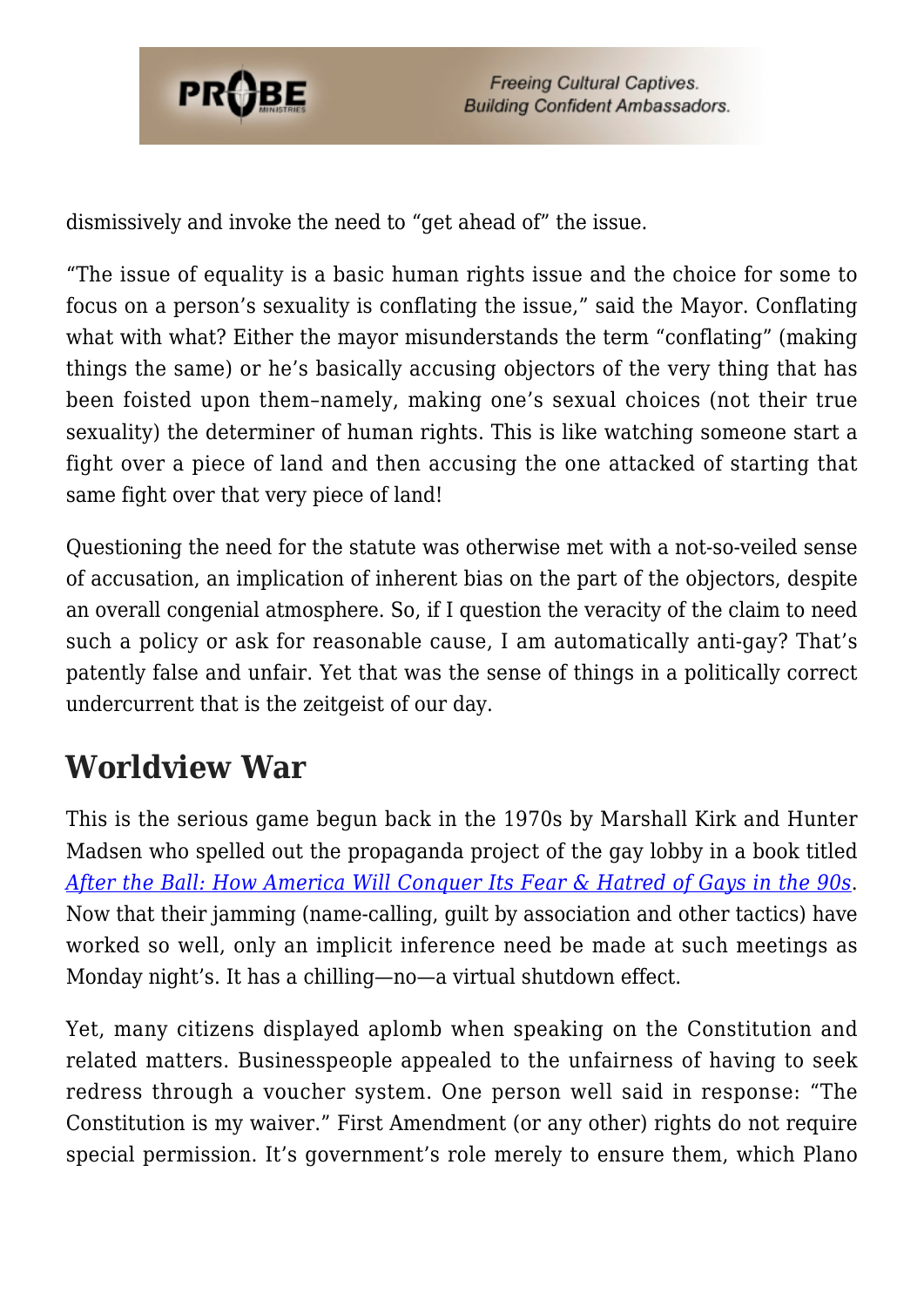

may think it's doing by elevating ever more special interests to protected status. That is an upside-down approach that's illegitimate no matter how much case law exists or how many other cities and companies enact similar policies.

# **The "We're Just Following" Fallacy**

An admittedly very arguable point I'd like to add: Mayor LaRosiliere and City Attorney Mims claimed that other major cities in Texas have such statutes on the books. Hence we are not, as implicated, "out front" taking legal risks, but rather are following others' lead. This seems disingenuous.

Are we "out in front" of the issue or are we, as strongly emphasized by the Mayor, simply one in a fairly long line of municipalities trying to codify fair treatment to people of all lifestyles and segments? One could make the case that Plano is in the vanguard overall but not first in implementation. However, that is unsatisfactory to many. You can't ultimately have it both ways: either you're progressive on social issues (which does not truly reflect Plano well) or you're just falling in line with current legal trends.

### **The "Gay Gene" at the Bottom of the Debate**

One thing is sure: *increased expansion of rights and privileges to previously unaddressed parties is the trend in our culture—and lots of it has to do with sexuality in a newly politicized way*. But we thought government was supposed to get out of our bedrooms?

Any claim to that distinction has been lost with the adoption of the near-universal belief in what amounts to a "[gay gene"](http://www.orthodoxytoday.org/blog/2013/06/identical-twin-studies-prove-homosexuality-is-not-genetic)—that a person inherently possesses a sexual identity that may indeed be homosexual or of other varieties. This, over and against a mere proclivity or attraction to the same sex, which leaves room for choice, which is an ethical issue. Remove choice regarding homosexuality, you remove any basis of objection. Remove objection, you can run roughshod over any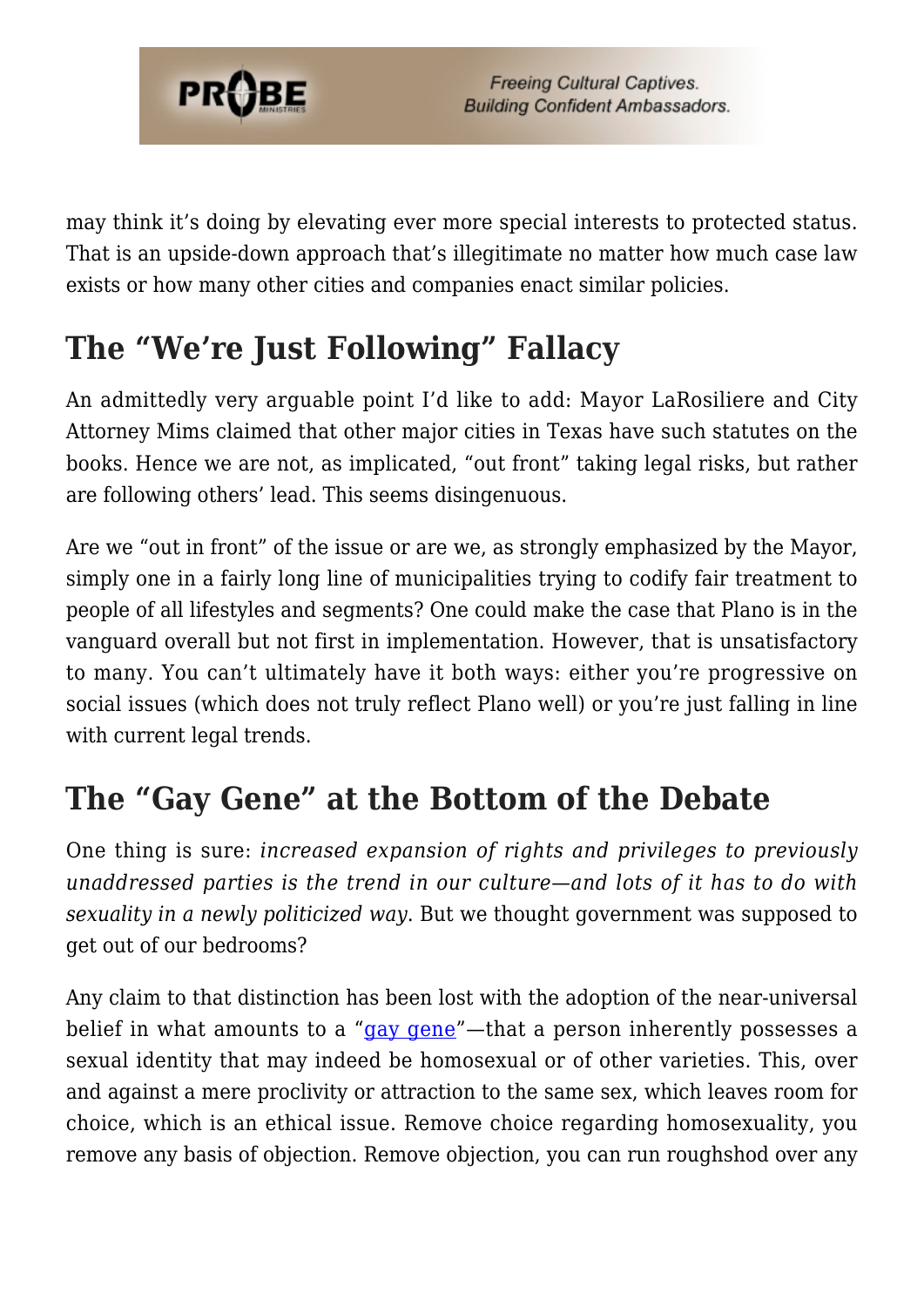

cultural restraints on the free and damaging expression of sexuality outside the bounds of its Inventor, God. Remove those restrictions, celebrate the lifestyle, then codify and impugn those who disagree, and the After the Ball agenda is a complete success.

Monday night's meeting was an incremental victory toward this end, whether or not players on the city council or either side of the issue realized it. Regarding objectors' motives, it's one thing to care for individuals whose sexual identity is in question or those who act out a gay lifestyle and it's another kind of thing entirely to exercise one's rights to oppose codification of these choices and lifestyles. I and many of my friends there that night were doing one while we practice the other in private situations, too.

There is no cognitive dissonance or hypocrisy here—one can do both public square advocacy of conservative values and also outreach to individuals who struggle in a certain area of sin—namely other-than-heterosexual-wed sex. True Christlike love does not affirm that which the Bible condemns, but shows grace nonetheless.

### **There is a Precedent for Unintended Consequences and Abuse**

Plano's ERP sets up the same oppression of religious objectors that has been seen already across the U.S. with cake bakers, wedding venue owners and others who–for reasons of conscience–refuse to do business with certain parties in select situations like gays getting married. Yes, exemptions were written into Plano's ordinance, but does anyone seriously believe these will stand up under judicial scrutiny in this day and age? The erosion of rights continues–and saying so, again, is not to be confused with [intolerance](https://www.probe.org/you-promote-hate-and-intolerance/).

This brand of identity politics is rooted in the cultural adoption of the doctrine of a gay gene ("God or nature made me this way!"), which is at a worldview level,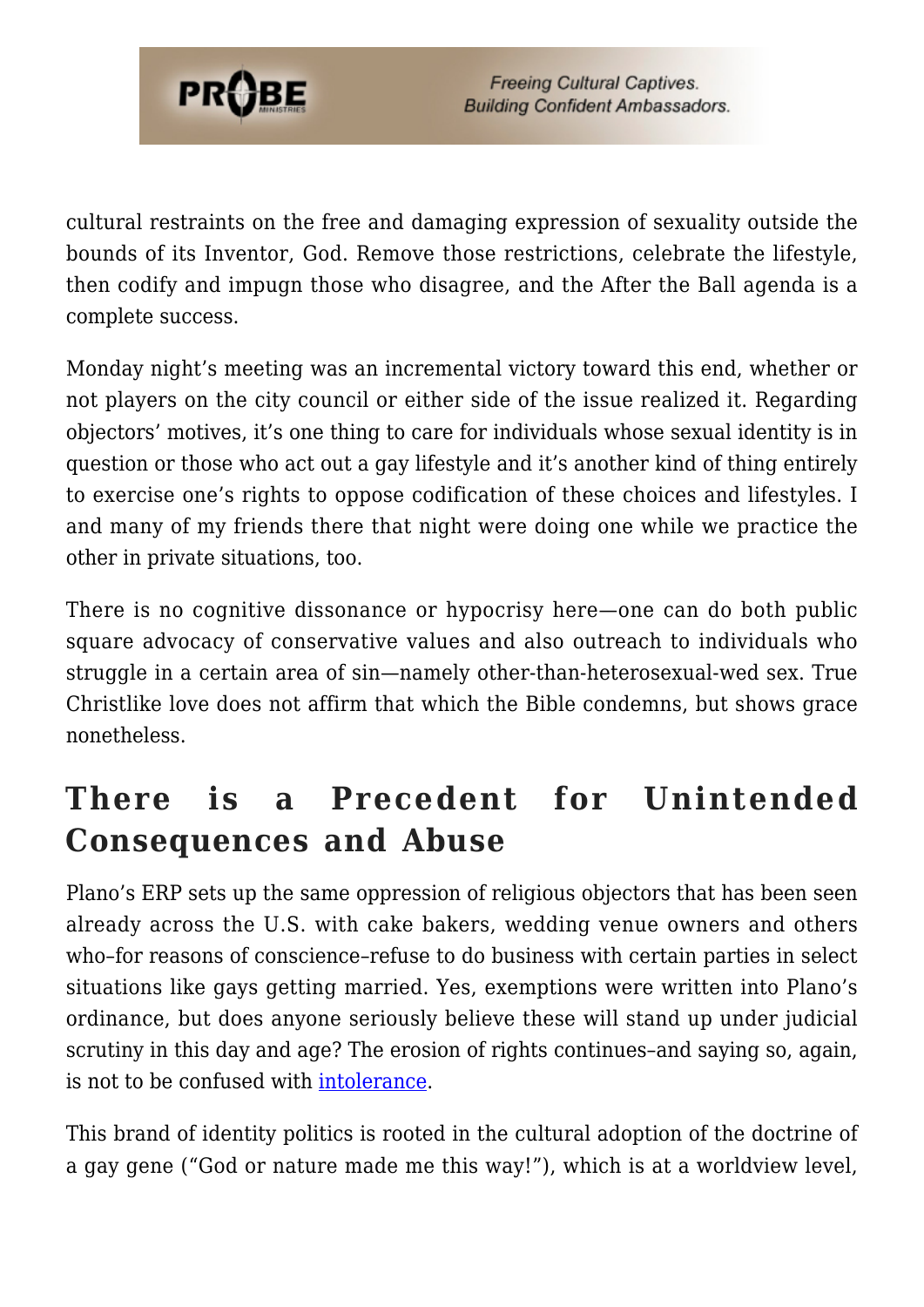

where most objectors to the statute were coming from. We object to the underlying presupposition that homosexuality is not utterly tied up with choice, which is so fundamental to opposition to the gay rights issue. (I almost come off as a throwback rube for even bringing it up in today's enlightened culture—which furthers my point!)

# **The Condescension that Falsely Pits Feelings vs. Facts**

Monday night's proceedings—at least from the point of view of the city council—were saturated with what has been called the Sacred / Secular Split. On this view, there are basically two levels of discourse: an area of public life informed largely by science but also by enlightened social values (invariably liberal / progressive / non-traditional ones) balanced unevenly by a lesser valued, private world of emotional / psychological / religious sentiments.

The former—where real knowledge resides—should supposedly be the domain of public policy. The latter—again, a private set of often closely held feelings and values that should have no sway in the public arena yet the existence of which are somewhat guarded by government and other institutions—are to be tolerated as inevitable but will hopefully catch up with social contracts like those being forged by the gay lobby and societal institutions across the waterfront. The notion is: "You have a right to your private opinion. Just don't bring it into the public square."

This attitude, this taken-for-granted starting place was most evident in closing remarks made by several city council members—all of whom happened to vote for the policy. One council member waxed eloquent on his world travels, noting that the most advanced societies he'd run across made it a point never to discriminate. (I don't know where he's been, but perhaps his hotel's staff might beg to differ—just guessing.)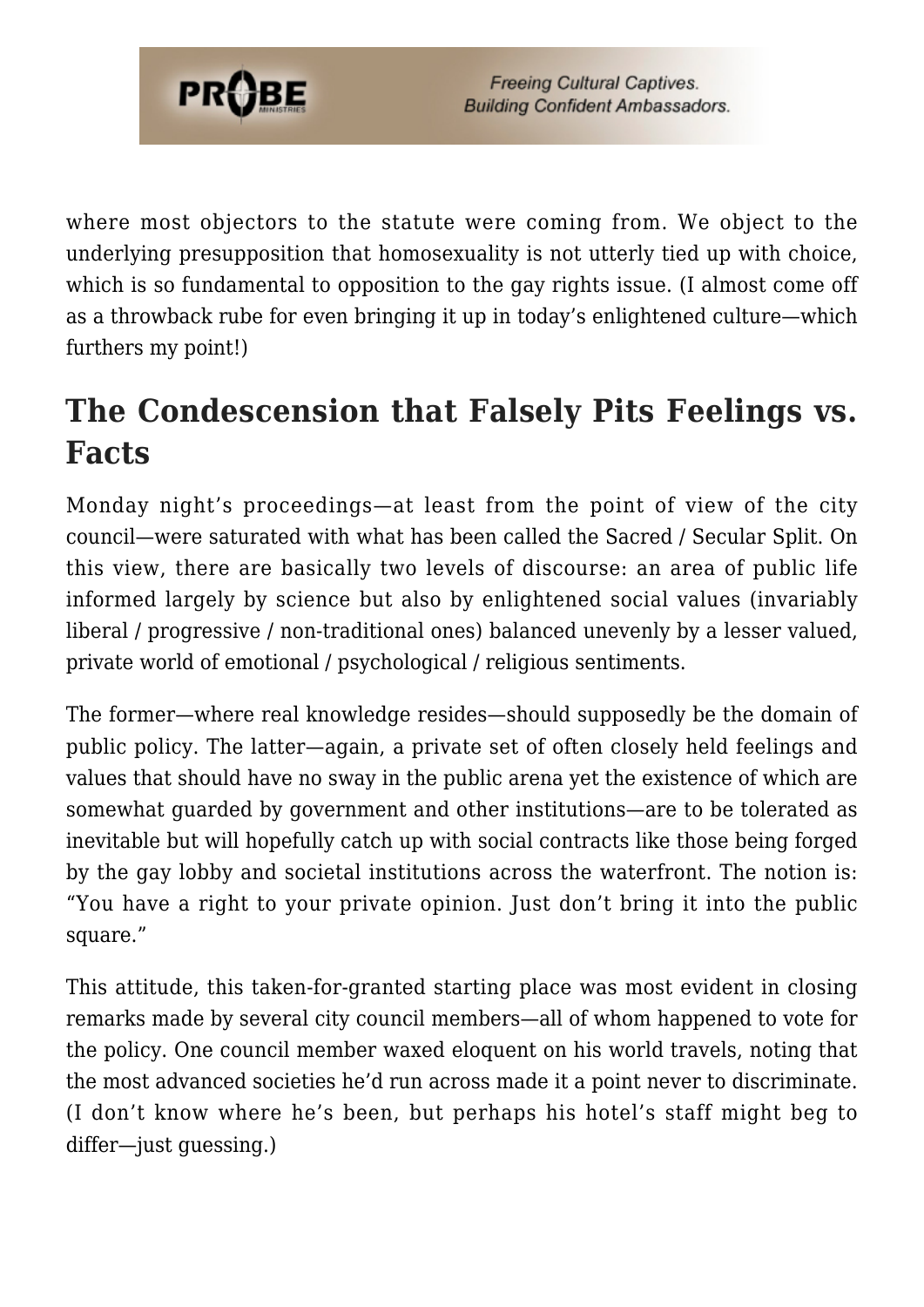

More poignantly, he and another council member who said that her Christian faith informed her "yes" vote, was only one more who joined a chorus of comments like:

"There were lots of strong feelings on the topic of discussion tonight" and

"This is a very emotional issue for many.  $\dots$ "

The plain inference was that objections were raised out of the private, sacred area of life, laden with "emotion" and "feelings" while effective debate occurred on the level of law, fact and agreed-upon societal norms (at least the evolving kind that our "City of Excellence" wants to be known for).

Pronouncements by a clergy woman (Disciples of Christ) who serves as an officer of a Plano Gay-Lesbian-Bisexual-Transgender association, the mayor and at least one more gay advocate that the passage of the ERP was just "the right thing to do" obviously paints the vast majority of citizens as those who want to do the wrong thing. According to Mayor LaRosiliere, "Providing equal rights to everyone is the right thing to do." Rights to what? Rights in displacement of whose rights? The task in a pluralistic society is to find that fairest middle ground—and that failed Monday night.

Apparently bigotry, at least ignorance, was the only thing standing in the way of Plano's ERP. Thank you for the condescension. Which leads to my final point: the race card was deftly played by none other than Mayor LaRosiliere where it has no place. And the Mayor did precisely what he accused others of of doing, that is . . .

#### **. . .Conflating Race & Sexual Lifestyle**

Plano's Mayor ended deliberations (or nearly did) with [a speech](http://planotx.swagit.com/play/12082014-1248) on the equivalency of historical human rights movements to the current push for special privileges for sexual identities and lifestyles. His well-written story arc was centered on the question, "Why are we doing this now?" In a series of juxtaposed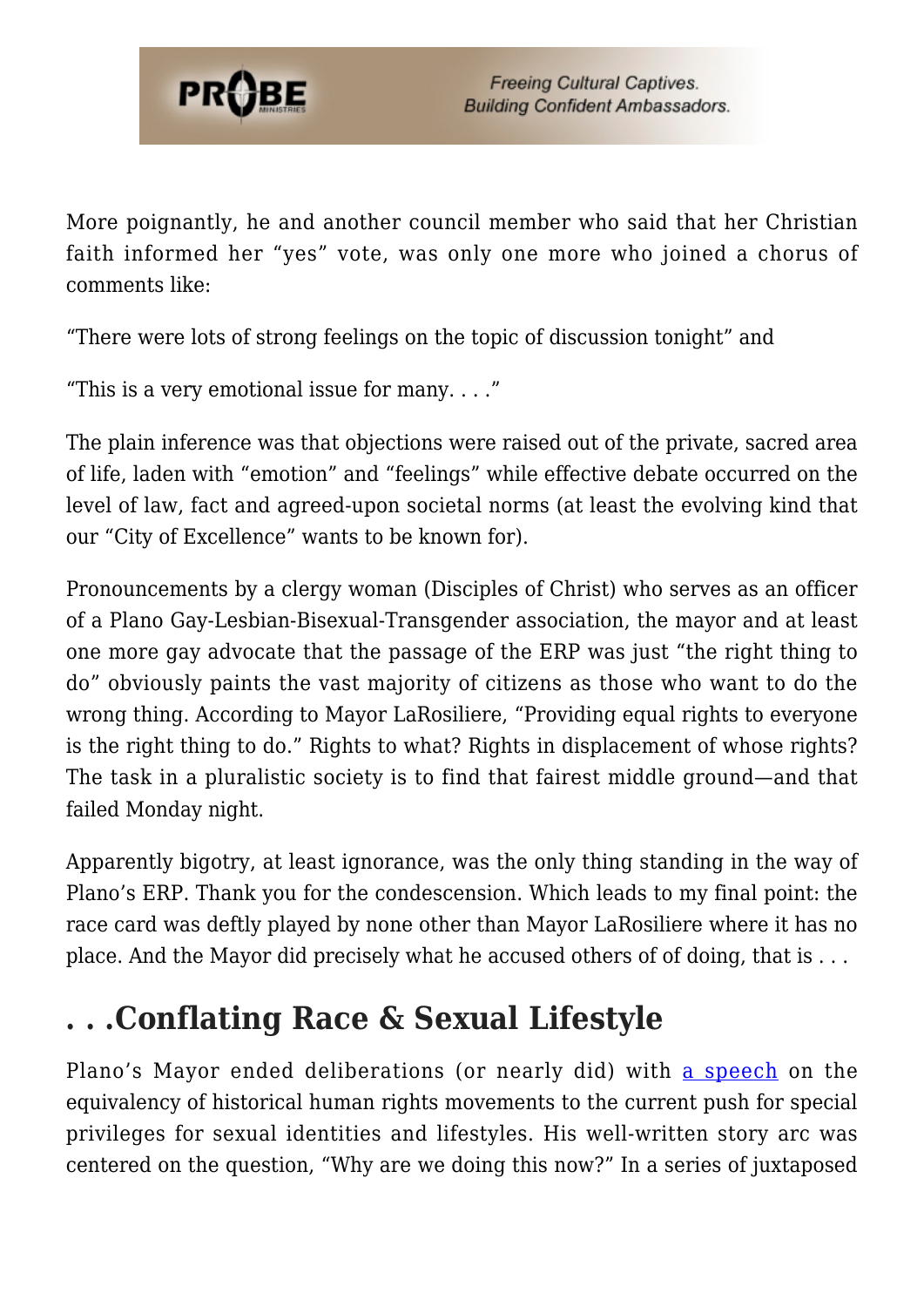

**Freeing Cultural Captives. Building Confident Ambassadors.** 

historical references, he posed the question he deemed was being needlessly asked about Plano's Equal Rights Protection ordinance: **Why pass this now if there is no case on record of any discrimination?** In the case of the infamous Dredd-Scott Supreme Court decision that ruled blacks were 3/5 of a person one might ask, he said, "Why are we doing this now?"

"If we spoke in 1919," LaRosiliere continued, "to allow women to vote, the question would be, 'Why are you oppressing me and making me subject to this now.'" He went on to paint discrimination against the Irish in early 19th Century New York and segregation in the South in the 20th Century as morally equivalent instances comparable to the current situation—ostensibly oppression of gay, lesbian and transgender citizens.

Very cleverly devised rhetorical device, that. But it **presupposes a moral equivalency that a black man sitting beside me rejected outright.** This gentlemen from Nigeria was so confused by the proceedings and the Mayor's speech capping them off that he was convinced the entire issue at hand was racism! When I asked him this question, he unequivocally answered "No!": "Do you think that homosexual identity is the same kind of thing as you being black or being from Nigeria?"

"No!"

And rightly, **my new African friend—who is a Christian—was bothered by the conflation of the two and the use of such rhetoric to elevate a class of people based on their sinful behavior and identity to it as the basis to extend so-called human rights.** *We all have the right to fair treatment as humans made in God's image. We do not have a right to socially engineer law to force the compromise of conscience that is being carried out by Plano's new ordinance.*

As I pleaded with the council not to allow, we will surely read about this case going to court, being found unconstitutional and otherwise unlawful and costing